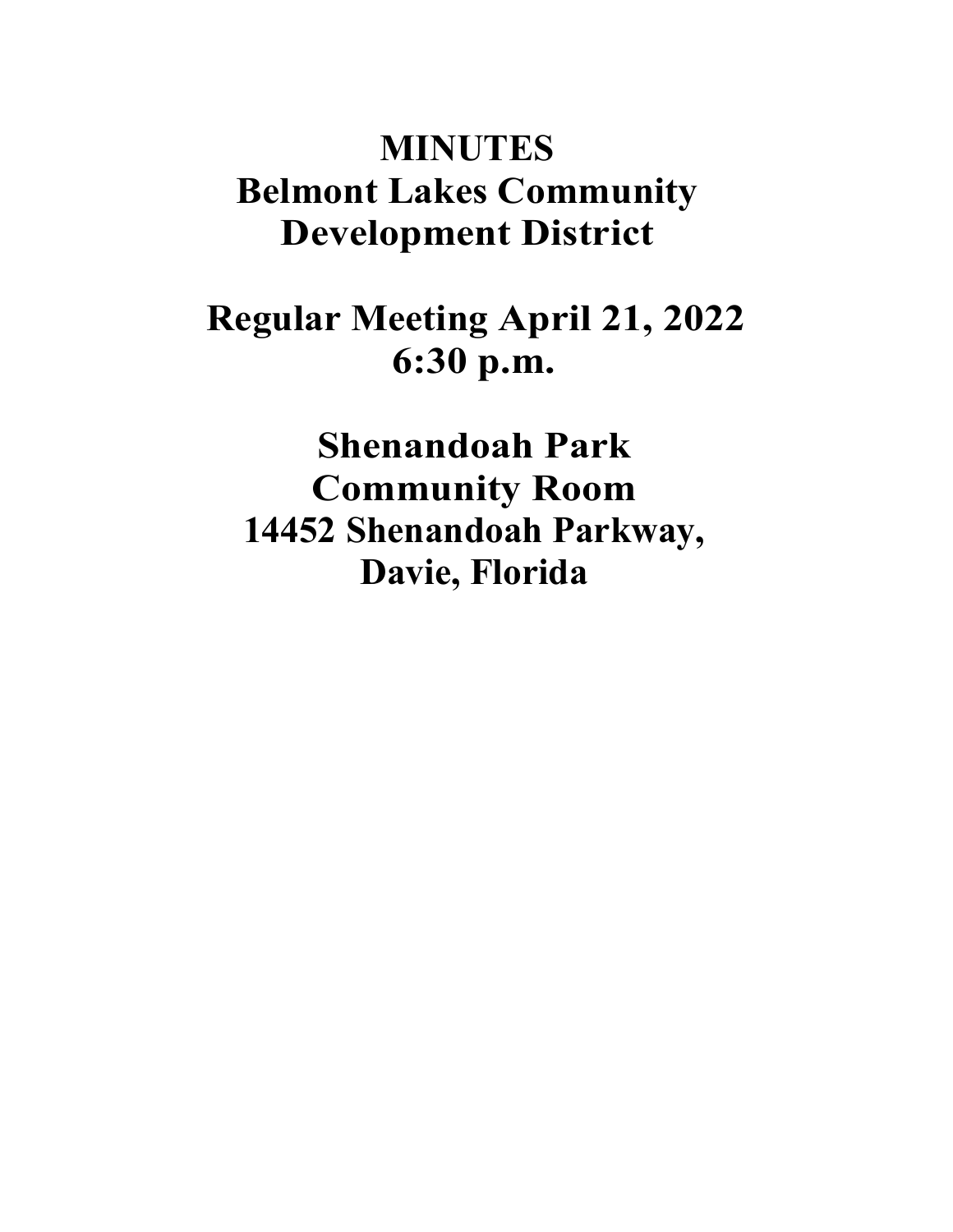### **Belmont Lakes Community Development District Regular Meeting April 21, 2022 6:30 p.m. Shenandoah Park Community Room 14452 Shenandoah Parkway, Davie, Florida**

#### **MINUTES**

- **1. Call To Order.** The meeting was called to order at 6:46 p.m.
- **2. Roll Call.** In attendance were Chair Dominick Madeo, Vice-Chair James Roach, Supervisors Annette Buckley, Carlos Benhamu, and Tom Pacchioli. Also in attendance was Christopher Wallace, District Manager.

#### **3. Approval of Minutes**

- **a. February 17, 2022, Regular Meeting.** Supervisor Buckley wanted the minutes to note that she abstained on item 7b, *Motion to Consider Hiring an Attorn*ey. Mr. Wallace noted that at the time of the meeting it was noted by him that a Supervisor could only abstain from a vote if they had a conflict of interest, and, if that were the case, the Supervisor at the meeting had to disclose the conflict and then subsequently file a form regarding that conflict. As no conflict was disclosed at that time, her negative vote was recorded in the minutes for that item. However, to allow Supervisor Buckley time to review the law regarding this matter, it was suggested that the matter be tabled to the next meeting. Supervisor Pacchioli moved to table the minutes to the next meeting and Supervisor Benhamu seconded the motion. In a voice vote, the motion unanimously passed. **(Minutes tabled to next meeting, 5-0).**
- **4. Landscape Maintenance Proposals.** Mr. Wallace distributed the results of the re-bid of the Landscape Maintenance RFP. The District had three proposals, but only two were within budget. Mr. Wallace noted that the two remaining bids had differences in the number of cuts that would be done throughout the year, with Brightview recommending 32 cuts and BLM recommending 38 cuts. Mr. Wallace also noted that there had been Board member involvement in the procurement of the bids and that created an issue of fairness between the proposers. Discussion followed. At the end of the discussion, it was agreed to ask Brightview and BLM to re-price their proposals based upon 32 cuts and then to submit their best and final offer in a sealed envelope to be opened at the next Board meeting.
- **5. Areca Palm Installation Update.** Discussion was had regarding the status of solving the irrigation issue. Discussion followed over the Town's recent landscape code enforcement inspection and the likely outcome of additional planting expense. Further discussion was held regarding the planting of the material on the inside of the fence versus the outside of the fence and the issue of removing the existing ficus hedge and the cost to do so.

#### **6. Staff Reports**

**a. March 31, 2022, Financials.** Mr. Wallace answered a few questions on the